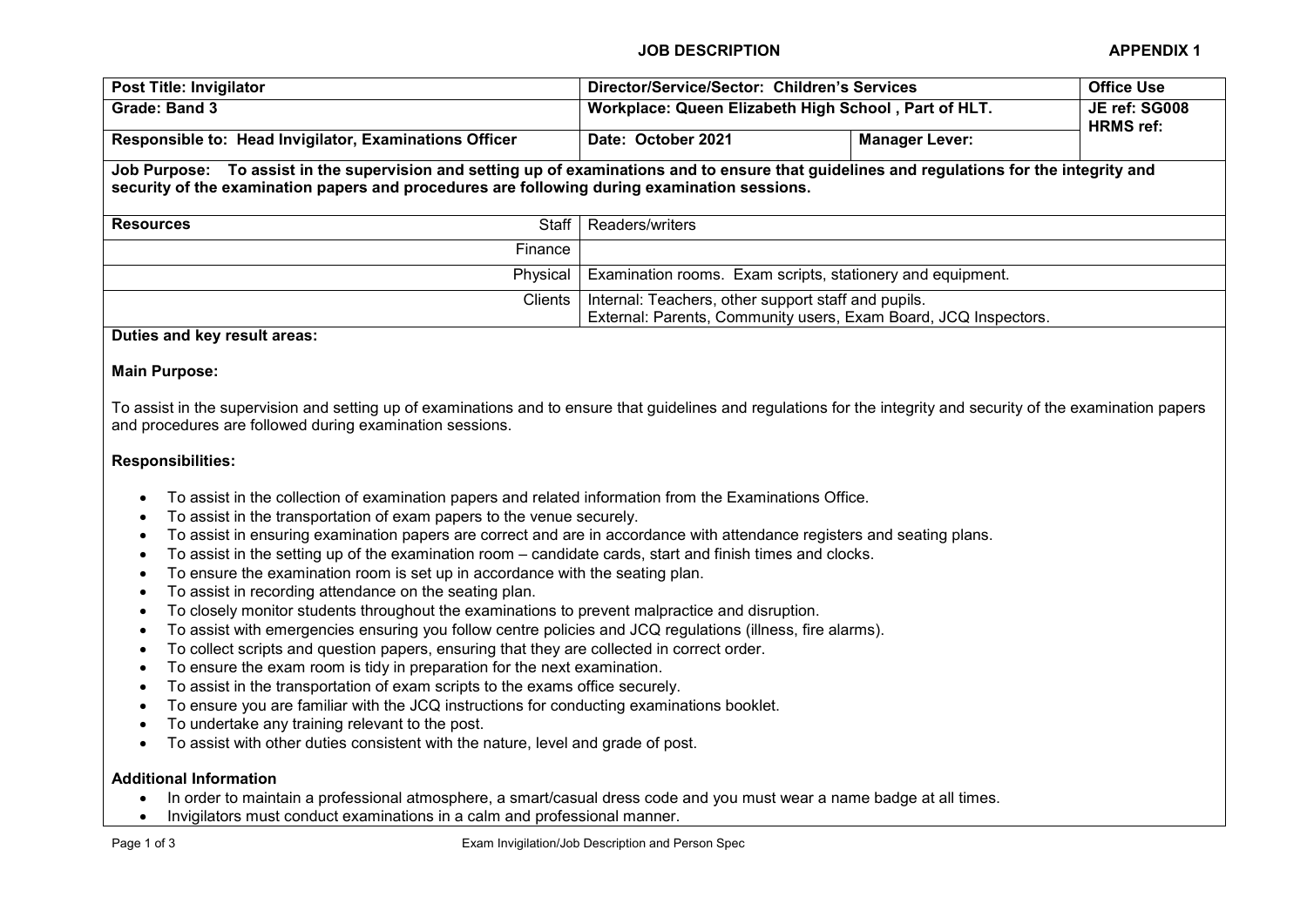## Support for the School

- 1. Comply with all school policies relating to:
	- Health and Safety
	- Equal Opportunities
	- Child Protection
	- **E-Safety**
	- Confidentiality and data protection.
- 2. Work in such a way as to promote the ethos and vision of the school.
- 3. Participate in training and development, and activities that contribute to the management of performance.
- 4. Attend and participate in regular meetings.
- 5. To undertake other duties and responsibilities as required commensurate with the grade of the post.

The duties and responsibilities highlighted in this job description are indicative and may vary over time. Postholders are expected to undertake other duties and responsibilities relevant to the nature, level and extent of the post and the grade has been established on this basis.

| <b>Work Arrangements</b> |  |
|--------------------------|--|
| Transport requirements:  |  |
| Working patterns:        |  |
| Working conditions:      |  |